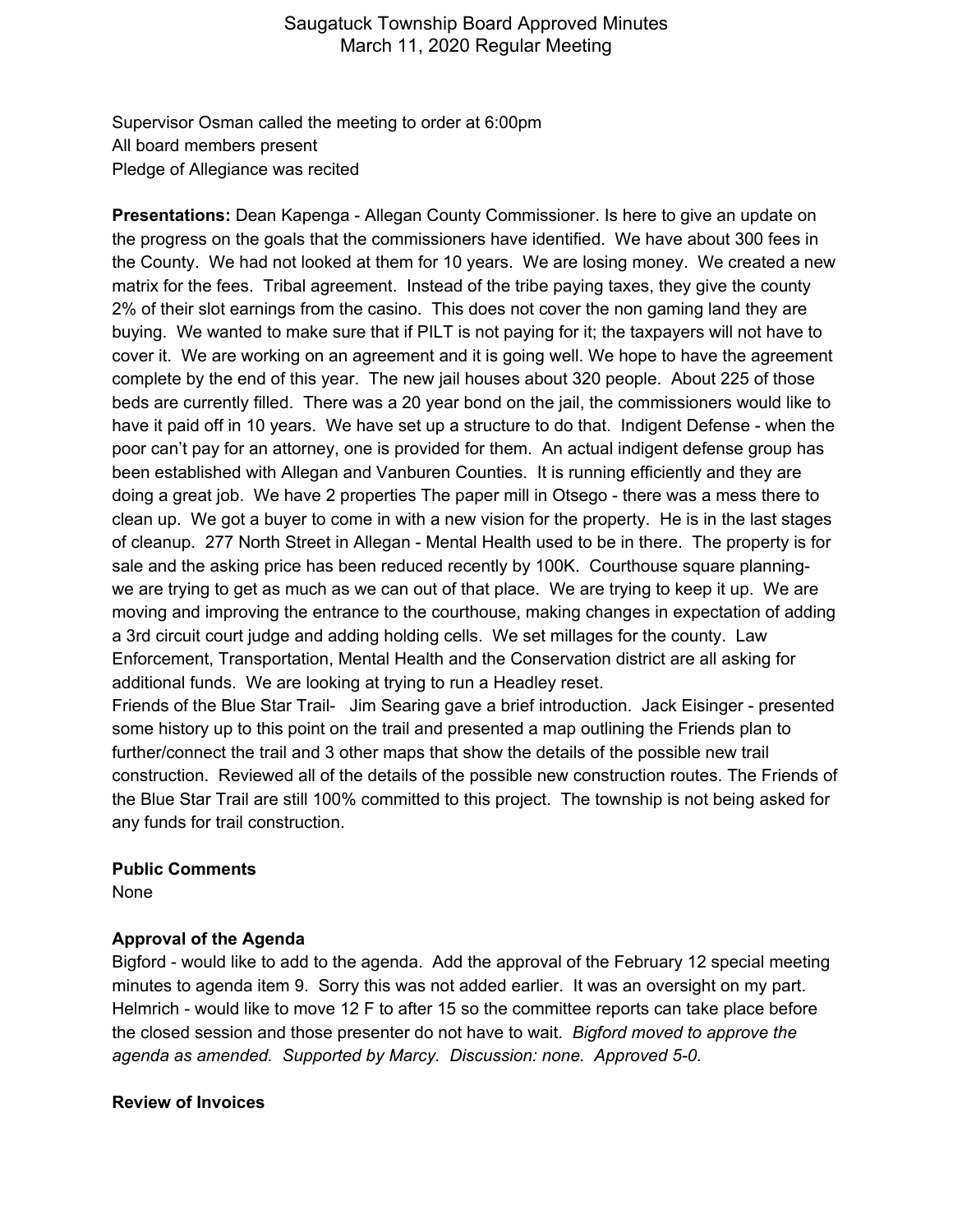Graham - wants to draw attention to page 10. The February attorney fees that are are just short of 5K . This was higher as our attorney prepared for our closed session on February 12 and was present for that meeting. Also our legal counsel helped draft our letter to the Army Corp of Engineers. *Bigford moved to approve all bills and payroll in the amount of \$51,335.83 as presented. Supported by Aldrich. Discussion: none. Approved 5-0.*

### **Treasurer's Report**

General fund bank balance = 2.8M - up 140K from February due to property tax revenue increase. Budget v. Actual through February is now over 400K positive; spending is running about 17% under budget while revenue is running 6% over budget. CD value = \$754 - flat to February. YTD FY2020 (through 2/29/20). Notable items: 25K in planning commission fees received for marijuana businesses - 3 times budgeted revenue; no unusual expenses, and no budget overage at any department level. Property taxes settlement with county on March 17th. Property taxes settlement with county on March 17th. Board approval of February 26th tax disbursement -- 1.468M Pre-approval for March 13 and 27 payments which should total less than 500K. *Hemrich moved to approve the February 26th tax disbursement totaling \$1.468M and to preapprove March 13th and 27th tax disbursements that shall total less than 500K. Supported by Marcy. Discussion: none. Approved 5-0.*

### **Approval of Minutes**

*Helmrich moved to approve the minutes from the February 12, 2020 regular meeting as presented. Supported by Aldrich. Discussion: none. Approved 5-0. Helmrich moved to approve the minutes from the February 12, 2020 special board meeting as presented. Supported by Aldrich. Discussion: none. Approved 5-0.*

### **Correspondence**

- J. Searing letter supporting Roy McIlwaine to be appointed to the recycling committee
- S. Bosgraaf letter regarding the Fire District review
- C. Gabrielse letter- regarding the Fire District review
- R.J. Peterson letter- consolidated government
- R. Beebe regarding the Blue Star Trail
- C. Smith supporting an ordinance to prohibit the discharge of firearms in residential areas

# **Intergovernmental Recycling Committee Appointments**

Osman - we have 3 openings and 5 applicants.

Mark Epstein - applicant - worked for about 20 years in an international shredding company that did shredding for large and small businesses as an account manager. Is very interested in recycling in general.

Patrick Stewart - applicant - background is specialty chemicals for 40 years. Experience with technical subjects. The business he founded was active in reducing waste. Experience with government environmental issues. Our situation is complex. All stakeholders must be part of this process. We need to establish a method to communicate with the community regarding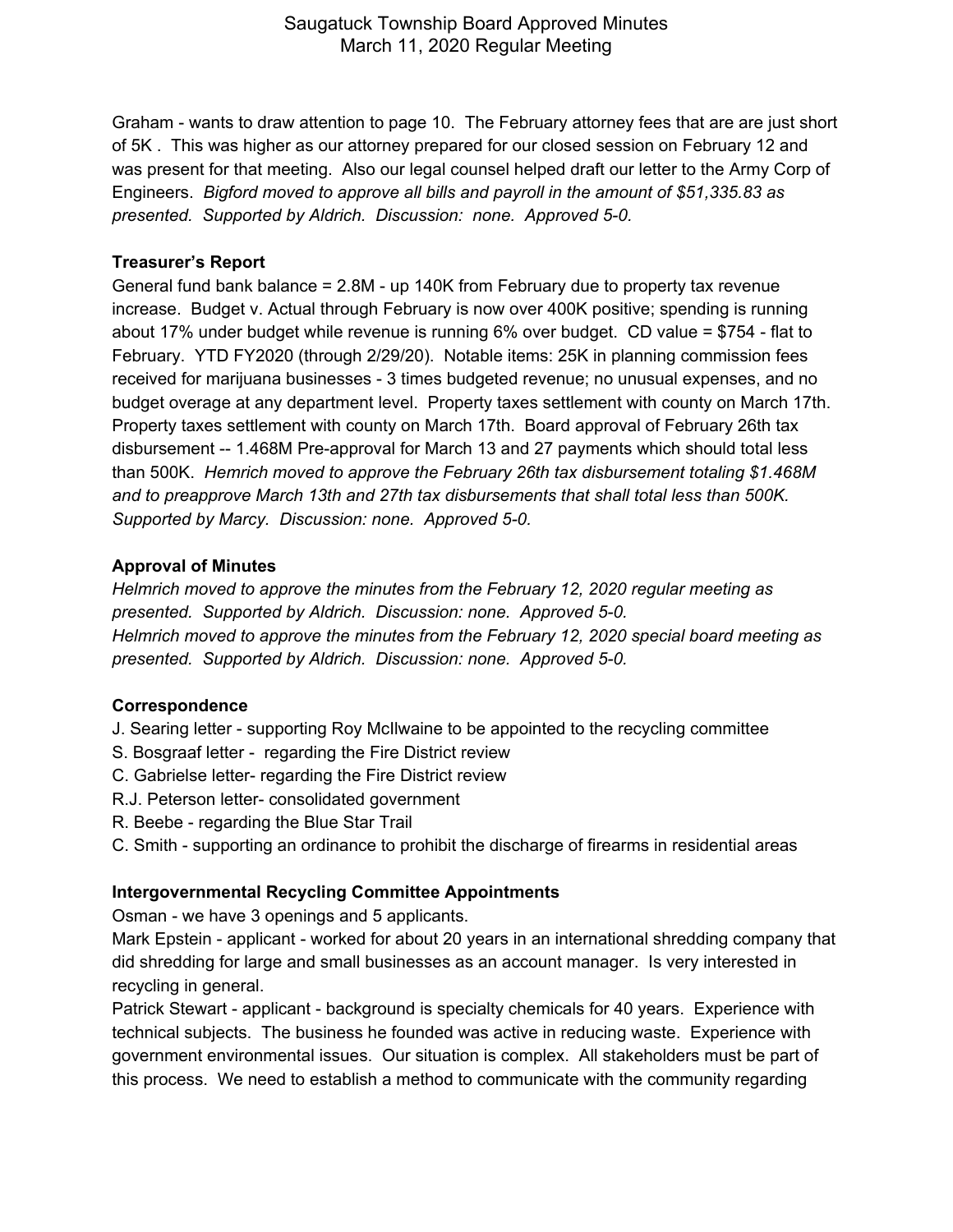what materials are recyclable. This is a complex problem and he is very interested in serving. Is an alternate on the zoning board of appeals for the township.

Aldrich - Daniel Defranco could not be here tonight, but he wanted it communicated that he is very interested in serving on this committee.

Osman - we did receive a letter from Roy McIlwaine who could not be here tonight applying for the position and we did receive a letter of support for McIlwaine from Jim Searing. We also have a student applicant - Hannah Huggett

Aldrich - I was here when Huggett dropped off her application. She is very enthusiastic. It would be great to involve some young people on this project. Bigford had suggested that she could be added as a youth member in addition to our 3 members.

Bigford - Huggett is fantastic. She is a dynamic individual. She runs the recycling program for Tulip Time. She is very involved in social activism and the environment. Hopes that the committee would allow a junior member.

Marcy - could Huggett be a regular member?

Graham - the only rules we need to follow are the ones outlined in the resolution from the city of Saugatuck. Aldrich - Stewart and Epstein have so much to offer in the way of experience. Defranco has applied several times to different boards/commissions/committees and really wants to serve the township. Supports these 3 individuals and would like to see Huggett as a junior member.

- All board members discussed the township recommending to the Intergovernmental Recycling Committee that they accept Huggett as a junior member.

Graham - we have the outline. We were asked to participate in a committee that we did not form. Would be hesitant to go outside of the guidelines that were provided in the resolution. Bigford - believes the concept of youth development would be supported.

Osman - believes we should appoint Huggett as a student member subject to approval by the committee.

Bigford - McIlwaine has the support of Searing and is very active in the township and passionate about this issue. He is familiar with the township systems and players.

*Aldrich moved to appoint Patrick Stewart to the Ad Hoc Intergovernmental Recycling Committee. Supported by Bigford. Discussion: None. Approved 5-0.*

*Aldrich moved to appoint Mark Epstein to the Ad Hoc Intergovernmental Recycling Committee. Supported by Marcy. Discussion: none. Approved 5-0.*

*Marcy moved to appoint Daniel Defranco to the Ad Hoc Intergovernmental Recycling Committee. Supported by Aldrich. Discussion: None. Approved 5-0*

*Marcy moved to appoint Hannah Huggett to the Ad Hoc Intergovernmental Recycling Committee as a junior member subject to the approval of the Committee. Supported by Helmrich. Discussion: none. Approved 5-0*

# **Administrative Policy Handbook**

Marcy would like to see some language change on page 12 of the handbook. Would like it to read that the "Township Manager shall prepare a proposed agenda in conjunction with the Township Clerk" We have had problems in the past and we need to have policies in place in the event that someone else needed to take over.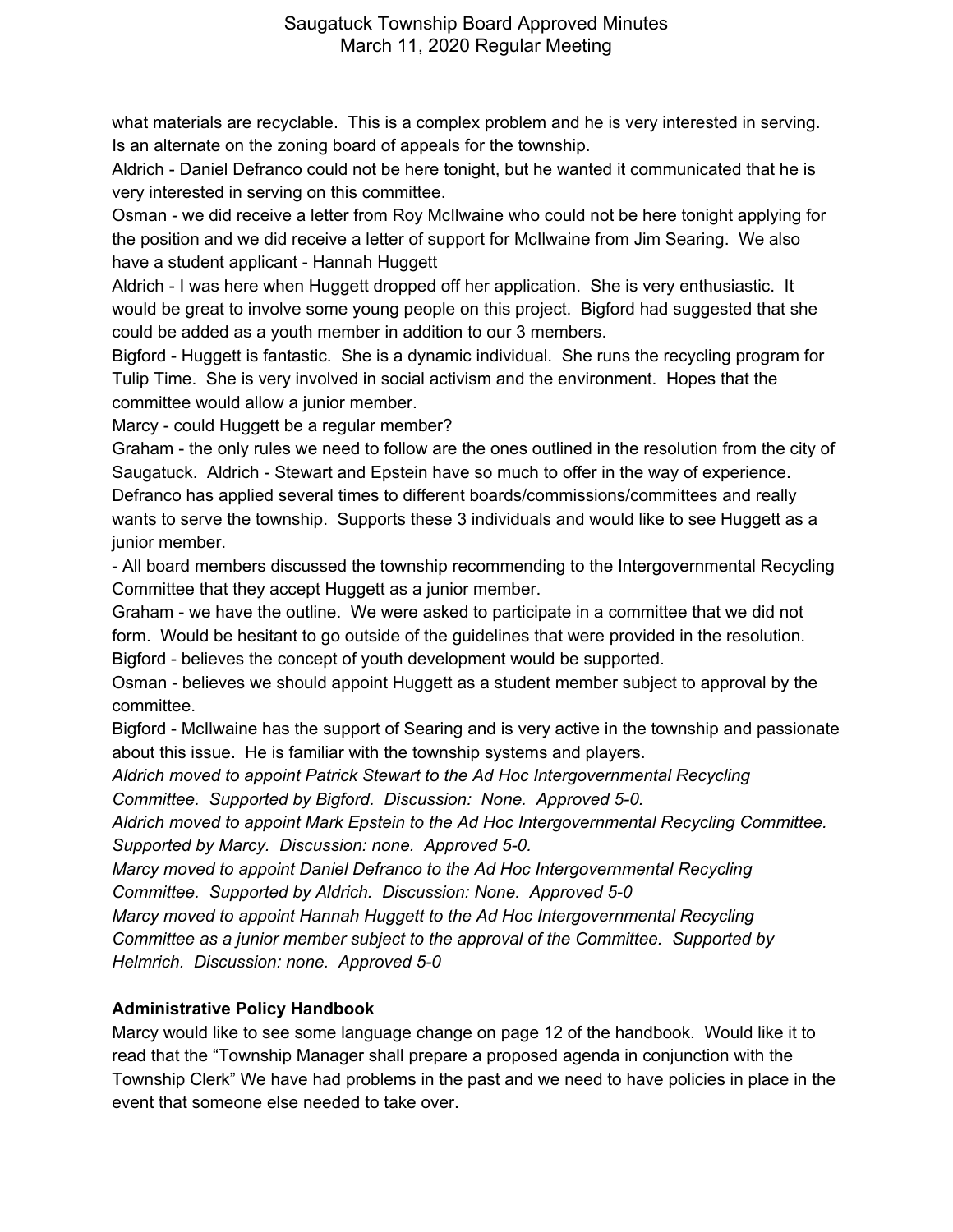Graham- wants clarification on the process proposed.

Helmrich - everyone needs to be able to add to the agenda. Does agree with Marcy that we need to chose the right words and also not be too restrictive

Graham - understands the desire of the board to include all board input into the agenda.

Believes that this is what this lays out. For example, I send out the agenda to the board a week before they are released to the public for board input/additions/changes. My recommendation is to approve what is laid out here.

Bigford - I think that as long as the board receives a draft agenda a week before it is published and has the chance to make changes/alterations and that there is no barrier for any board member to add to the agenda, then I don't have an issue with it

Osman - we can make changes to the agenda at the meeting as well

Helmrich - it seems like this should include something that states that the draft agenda is offered in advance for comment/input to the members of the board.

Bigford - if it was added that a first draft is sent to the board members a week before sending it out to the public, would that be agreeable?

Helmrich/Marcy - yes

Bigford - Graham, does that make sense to you?

Graham - yes

Helmrich - moving on to other comments… page 55 under property maintenance. Believes there should be stronger language about preparing and maintaining a maintenance schedule. Graham - The biggest piece of feedback that I have received from the attorney after he went over this last month is that policies are a great tool to move the township forward but policies can be adopted prematurely. If you put a policy in place and you are not immediately following it can put the township at greater risk than having no policy at all. I agree that we need a maintenance schedule. Is hesitant because we are not at a point to put that together right now. This is a living document; the goal over time is to always add to them, change them and make them better.

Marcy - it does say here that the manager is responsible for repairs and improvements.

Helmrich - the last bullet point could read "other as determined by the Township Board including but not limited to: supplies, maintenance of equipment and I.T. operations" Page 60 regarding the appointment procedure. Under number 3 would like it to be added that applicants will be informed of the receipt of their application from the township and also be made aware of the scheduled meeting where the board intends to make the appointment.

Marcy - do you want to be more specific and talk about inviting the applicants to speak? Osman - thinks that adding that the applicants will be made aware of the meeting date when the board intends to make the appointment is sufficient.

Aldrich - we should tell applicants about the opportunity to speak

*Helmrich moved to table the approval of the adoption of the Administrative Policy Handbook to the April meeting where an edited version will be presented. Supported by Aldrich. Discussion: none. Approved 5-0.*

# **Financial Policy Handbook**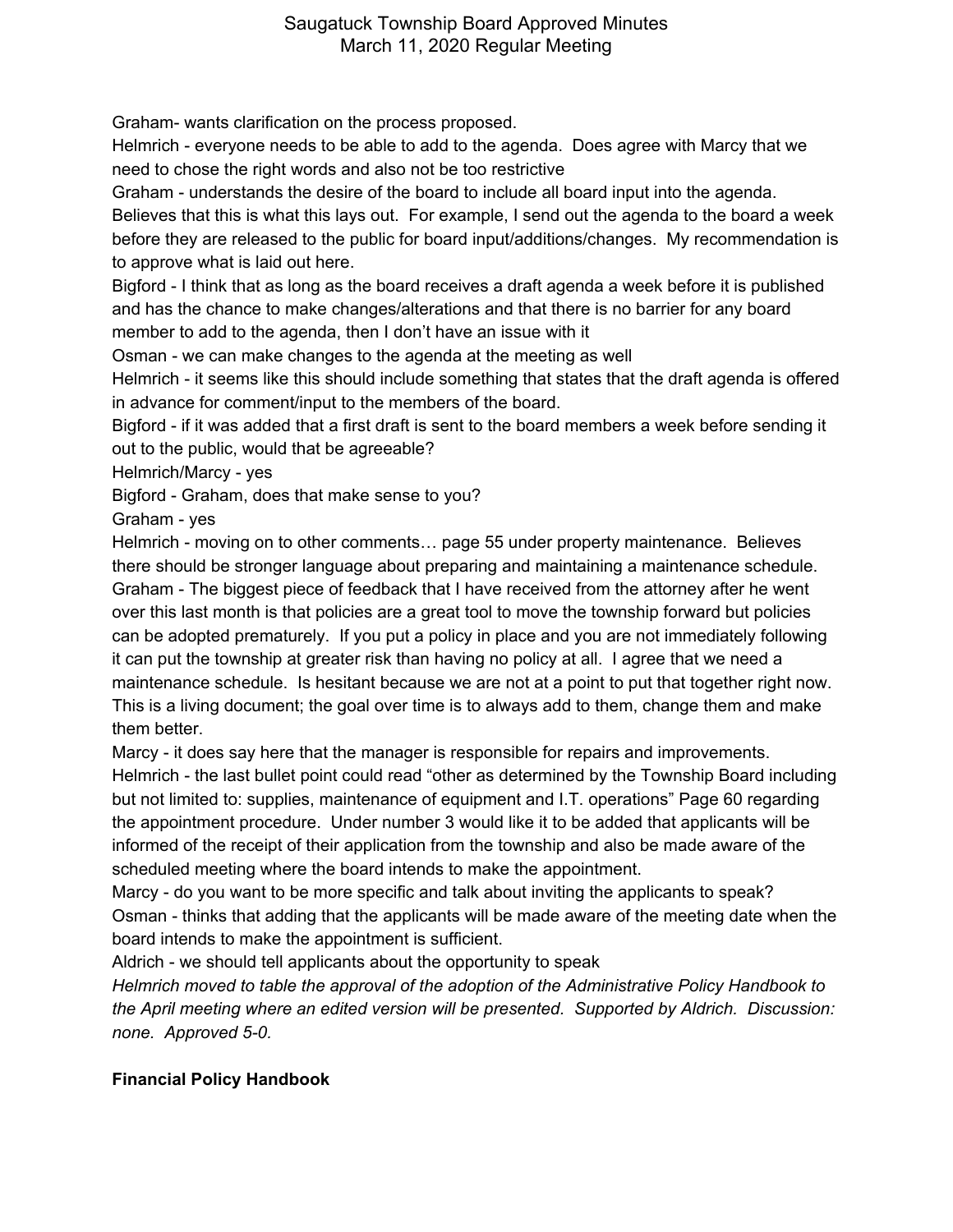Helmrich - I have question on page 76. Under the heading "Designation of Budget Officer" The township supervisor plays a significant role in this process; a statutory role.

Graham - if I am the one taking the lead on the budget process then it would make sense for you all to designate me as the budget officer. Of course it will be in conjunction with the supervisor. This reflects how the process works. All of my responsibilities are delegated by the board.

Osman - as supervisor, I think the language is appropriate. I am comfortable with the way it is. Bigford/Marcy/Osman - are all ok with the wording as it is.

Helmrich - moving on to page 84. Under Reporting: possibly remove analysis. Well maybe it is ok.

Graham - you are already following the policy.

Helmrich - on page 93 - accounts payable reads the township clerk is responsible for processing all accounts payable. I do disbursements and the trailer park payments.

Graham - I took the bulk of this language from the MTA's suggested policy.

Helmrich - it's just not true. Both the Clerk and I do aspects of accounts payable. I just do not want us to be in violation.

Graham - I'm happy to look into this further

Helmrich - page 96 - does it need to be added that we take credit card payments on the website and not over the phone? Also we only accept exact amount cash payments. I don't know if we need to be that specific.

Graham - there are rare occasions that we do take Credit Card payment in office. Once we have a policy in place we need to stick to it.

*Marcy moved to approve the adoption of the updated Financial Policy Handbook as presented. Supported by Bigford. Discussion: None. Approved 5-0*

# **Conditional Rezoning Agreement and Ordinance Language (Aaron Smith, 3577 64th St.)**

Osman - I understand that the board previously approved the ordinance for medical marijuana only. Mr. Smith is pursuing adult-use marijuana sales as well, which requires the conditional rezoning agreement to be amended.

Graham - Mr. Smith is here today if the board has any questions for him. The board approved a conditional rezoning request for Aaron Smith at the July 3 meeting. On August 7, the board approved formal ordinance language that codified the conditional rezoning of that property. One of the conditions of this rezpmomg was that the property would be used for medical marijuana provisioning purposes. Adult use requires the conditional rezoning agreement to be amended. An updated agreement was brought before the Planning Commission of February 24. It was recommended that the Township Board approve the conditional rezoning request. If approved by the board, the next step in this process is to have the board approve formal ordinance language that codifies the conditional rezoning of this property. I recommend that you do this via 2 separate motions.

*Helmrich moved to approve the adoption of the updated conditional rezoning agreement for 3577 64th St. and authorize the Township Supervisor and Township Clerk to sign it, as presented. Supported by Aldrich. Discussion: none. Roll call vote: All yes. Approved 5-0.*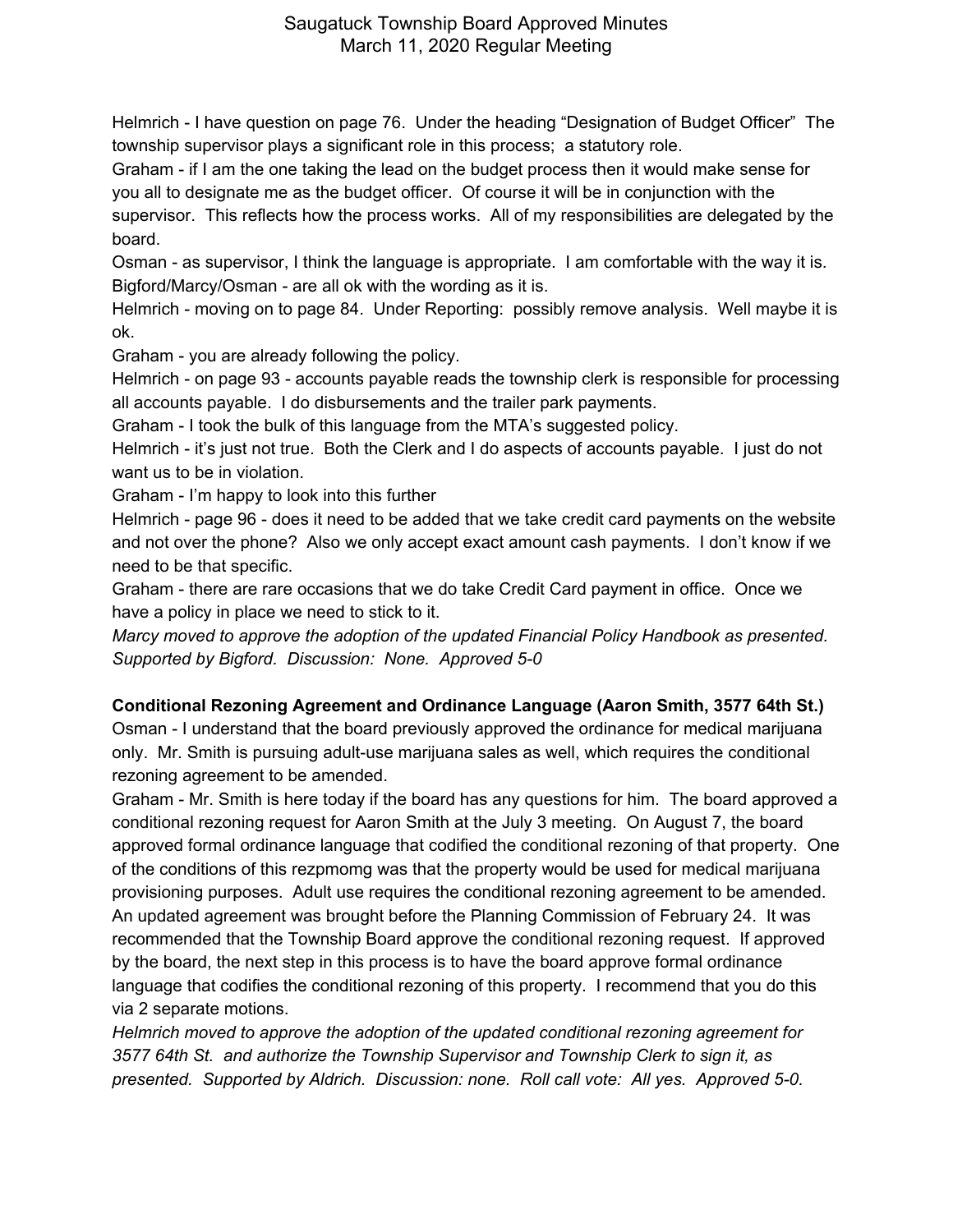*Marcy moved to approve Ordinance No. 2020-03 an ordinance to amend the conditional rezoning agreement tied to the property at 3577 64th Avenue, as presented. Supported by Bigford. Discussion: none. Roll call vote: all yes. Approved 5-0*

## **Poverty Exemption Guidelines**

Osman - we have been offered a couple of different options. I think it is probably safest to go with the federal guidelines.

Graham - that is best practice, it is what the City of Saugatuck just did, it is what is being recommended by staff and it is what is outlined in the resolution. You do all have the option to make adjustments going forward. Supervisor Osman and I were at an MTA training a few weeks back and they recommended going with the federal poverty exemption guidelines. This is coming in a little late due to staff turnover.

Helmrich - even though this is a little late, we were operating under the federal guidelines that had been put in place by our former assessor, Sherry Mason

*Aldrich moved to approve the adoption of Resolution No. 2020-07, a resolution to adopt poverty exemption income guidelines and asset test, and the updated poverty exemption application form, as presented. Supported by Helmrich. Discussion: none. Roll call vote: all yes. Approved 5-0.*

## **2020 Dust Control Work Orders**

Graham - this is housekeeping or a technicality. Dust control is a smaller scale project than larger scale road projects. This is consistent with past dust control done in the township. Dust control often corresponds with roadside mowing. The township does coordinate our own roadside mowing. We are then reimbursed at the Allegan County Commission's rate; that gives us more flexibility with the timing and supervision of the work being done.

Helmrich - it reads 2019 Dust Control Program on page 120. Is that a typo? And wanted to clarify that what we are voting on today are just these 4 applications.

Graham - yes that appears to be a typo. Yes just the 4 application sites.

*Bigford moved to approve the 2020 dust control work orders, as presented, and authorize the Township Supervisor and Township Clerk to sign and return them to the Allegan County Road Commission. Supported by Marcy. Discussion: none. Approved 5-0.*

# **March 2020 Budget Amendment Requests**

Graham - I have been spending significant time developing the FY 2020-2021 budget. We are using this year's budget as an evaluation tool. These are "housekeeping" amendments based on actual expenses and intended to prevent departmental overages between now and the end of FY 2019-2020. No additional appropriations are being requested, these amendments move previously appropriated sums to different departments. One example of this is that we previously employed a full time assessor so originally money was placed in a salary line. Now we do pay some of that as a salary to our assessor, but the bulk of that goes to the consulting firm who we receive assessing services from. At the end of the day, I am not asking for any more or any less money. The net is zero. This is done to prevent any overages moving forward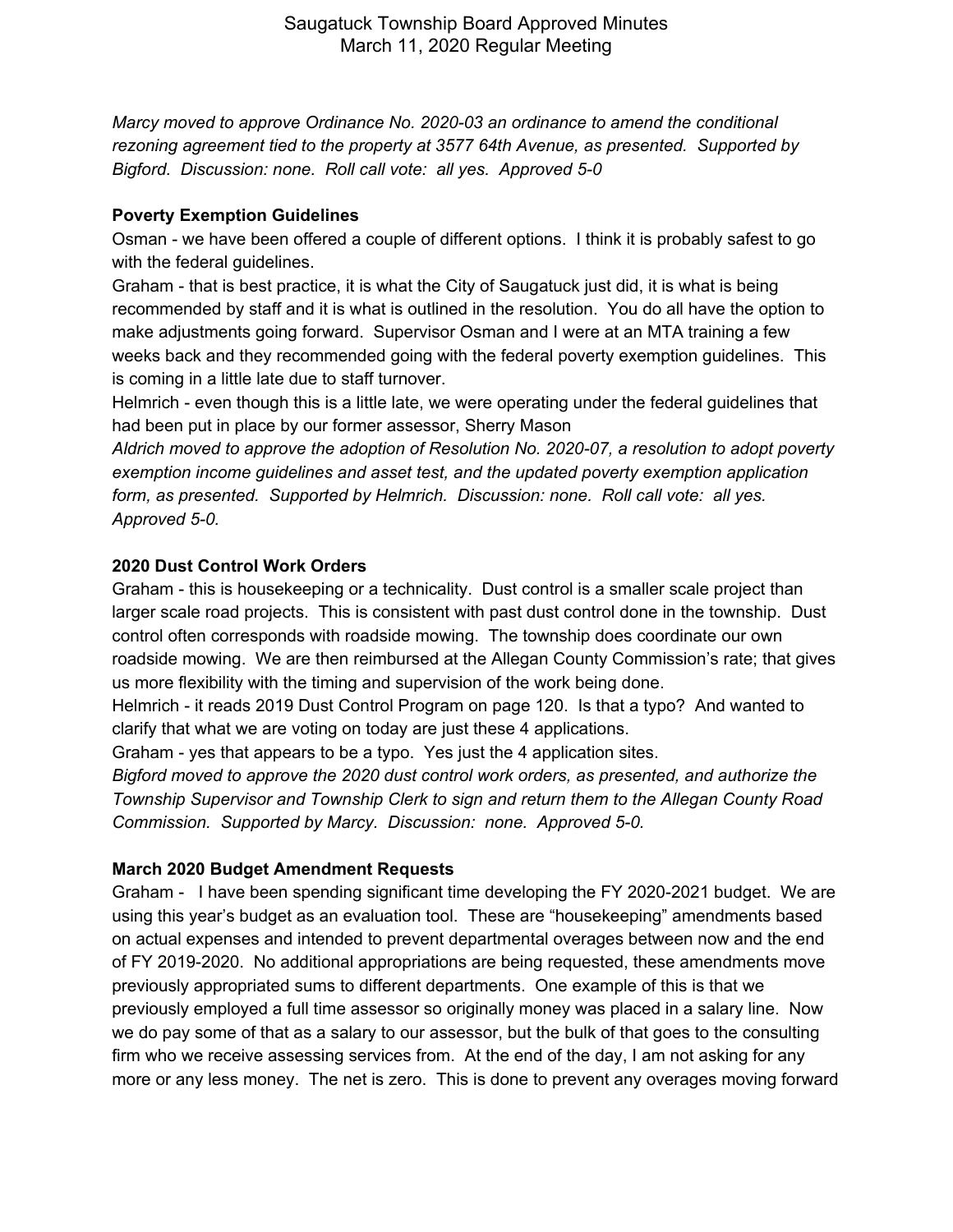and to clean up the current budget. Reviewed some of the larger requested amendments on page 122 of the packet.

*Bigford moved to approve the requested March 2020 Budget Amendments as submitted. Supported by Helmrich. Discussion: none. Approved 5-0.*

## **Tri-Community Joint Council/Board Meeting**

Helmrich - what I would like for us to do tonight is to pick two days in May that I can propose to the two city counsels to meet. Once we have a date set we will work on location and an agenda items. This is a first attempt to broaden tri-community collaboration. Some possible topics: affordable housing, short term rentals, and the Blue Star Corridor. All the board members discussed possible dates and chose May 6 or May 21 as the second choice.

### **Planning Commission**

Four speakers on the Van Horn project with its water feature and excavated sand. Two public hearings on Rezoning and Siote Plan Review for the Marijuana retail business on Blue Star at 64th (Aaron Smith). Both Passed with conditions. Public hearing on the Van Horn Special Approval Use application to allow for sand mining on the property on 135th Ave. Tabled pending more detailed information from applicant and review by Township legal counsel. Eight more public comments all on the Van Horn project and all were very much against it. Next Planning Commission meeting is Monday, March 23.

#### **Road Commission**

We are going ahead with resurfacing the small portion of Park Street that is within the township in partnership with the City of Saugatuck. This will be approximately 5K.

#### **Interurban**

Board members approved the submission of our FY 2019 audit. A copy of the audit is at the township hall for public review. We broke our January 2018 high passenger count by 42 passengers. We had a total of 3541 riders. Friday, May 8 will be our 40th Anniversary Celebration for the transit. Ideas for giveaways are in the making. Attached are the 2020 scheduled current hours of operation. Jake Engel, Act of Kindness day took place February 6. An anonymous donor paid for anyone that rode that day. We had 142 people that day. Submitted by Lori Babinski, Saugatuck Township Representative.

### **Fire Board**

Aldrich - I was unable to attend the meeting. But, they sent me some stats. There were 53 calls in February. That was a 15% decrease compared to last year. EMS accounts for 64% and Motor Vehicle incidents were down due to favorable weather this year.

#### **Parks Commission**

Searing - we finally got that tree down by the church. Some windy days had slowed this project. The stump needs to be ground. I believe he is planning on doing this tomorrow. Tomorrow Laurie and I are meeting with man that is interested in replacing the roof at the pavillion at River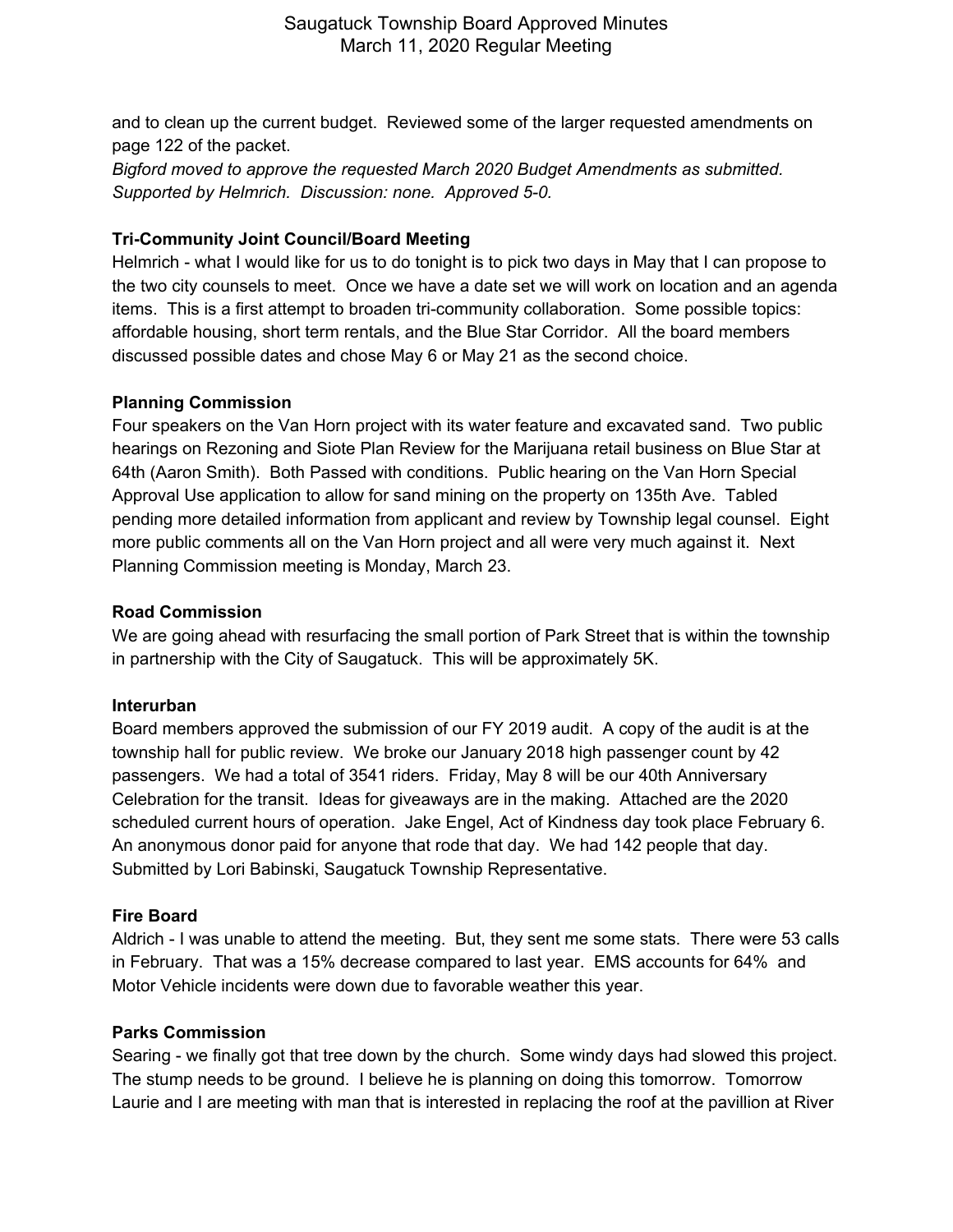Bluff Park. Has been in contact with Jon Vanderbeek who offered to help plant trees in our parks.

## **Kalamazoo Lake Water and Sewer Authority**

Mike McGuigan- water is good. The last meeting was February 18. We have completed the bylaws consolidation for the three communities and it is currently being reviewed by an attorney. There have been some employee issues. Darryl asked me to sit in on some interviews for the position of water plant operator. We came up with 3 candidates who are being drug tested and background checked. We discussed the current sand mining project in the township and the medical marijuana grow facility. That facility will not actually be zero discharge. Next scheduled meeting is this coming Monday.

### **Emergency Services**

Graham - the next meeting is tomorrow evening. AMR presented the proposed contract for next year and it did increase the significant increase that we have discussed before. We are waiting on a recommendation for the Emergency Services Committee.

## **Open Board Report**

Marcy - yesterday's election went very smoothly especially considering that there were multiple ballot styles. There were many young people that came to vote.

Helmrich - is anyone going to the MTA Conference in Traverse City? No one from the board is planning on going this year. There are year round trainings from the MTA available. Graham this conference bay be cancelled due to current public health concerns. Helmrich - was able to go last week to the Michigan Association of Planners half day training at Grand Valley. It was very worthwhile. Would like Ryan Kilpatrick to give his presentation on tiny houses to the township board. Did meet with the Gun Lake Investments people and gave them a tour of the township. They could be partners in the future in development.

Aldrich - thanked the board and Graham for all of the support and help during her husbands illness.

Osman - I think it is time for us to educate our constituents about how little of their tax bill money goes to the township. Taxpayers pay more to the Interurban.

# **Manager's Report**

Graham - did work with legal counsel to draft a letter to the Army Corps of Engineers regarding the proposed marina basin. The letter was reviewed by the two board members that were selected at the previous meeting. It was submitted by the February 28 deadline. Lakeshore Drive - a lane with a weight restriction was able to be opened. The Allegan Co. Road Commission deserves much credit for this. Sundown park is still closed. We need to be safe. There is not a high traffic volume there. Has had communication with the offices of several of our legislators since the township board adopted the resolution in January identifying this as a major concern. Senator Gary Peterson's office is working on an E.R.O.S.I.O.N act that would make low to now interest loans available to local governments. Is continuing to have conversations with property owners about long term routes in conjunction with our engineer